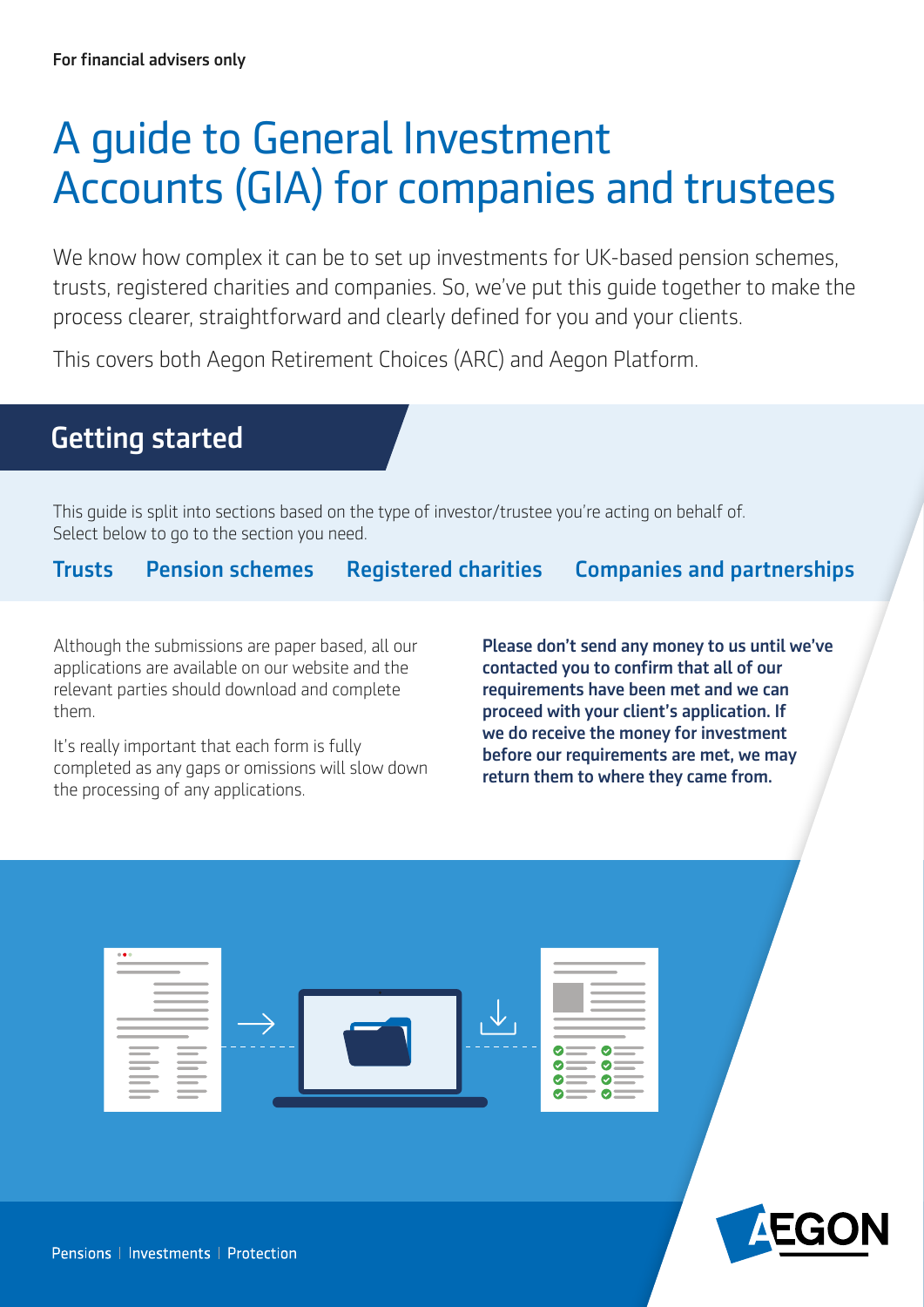We've included a number of other areas about our companies and trustees process that might be useful.

#### Money laundering regulations

To comply with all relevant laws and regulations, we'll perform appropriate anti money laundering (AML) and know your customer (KYC) checks on all investors and key account parties at the point of application.

We reserve the right to request additional documentation or information so we can verify the identity of the investor, any associated entities or individuals on whose behalf the investor is acting, and/or the ultimate ownership of any funds in connection with the investment. The investor is responsible for the accuracy of all information provided.

Please note that in some circumstances we won't open accounts.

# werseas clients

As we're a UK based financial services firm, we'll only deal with clients who are registered in the UK. We won't accept business for pension schemes, companies, trusts or charities that aren't registered in the UK. Where there are key parties who control or own the client that are non UK residents we may not be able to open accounts (UK means England, Scotland, Wales and Northern Ireland).



All applications must include a tax residency declaration, to make sure it complies with rules introduced under Foreign Account Tax Compliance Act (FATCA) in 2014.

# Contracting parties

We'll only accept applications from the owner of the assets themselves. If you want to apply on behalf of a third party, we may require you to demonstrate that you have the legal authority to do so.

We'll confirm what information we need from you once we understand the nature of investment.



#### Certifcation of documents

There are a range of individuals who can certify documents that meet our verification requirements. In most circumstances this is one of the following:

- An FCA-regulated financial adviser
- An accountant
- A solicitor
- A notary public

If document certification isn't possible by such an individual, please contact us.

# Choosing investments

This applies to ARC clients only. We won't collect details of the funds your client wants to invest in when we receive the application.

Instead, we'll contact you once our requirements are met to confirm you can send the money for investment to us. It's your responsibility to select the funds to invest in online once we've added the money to the GIA.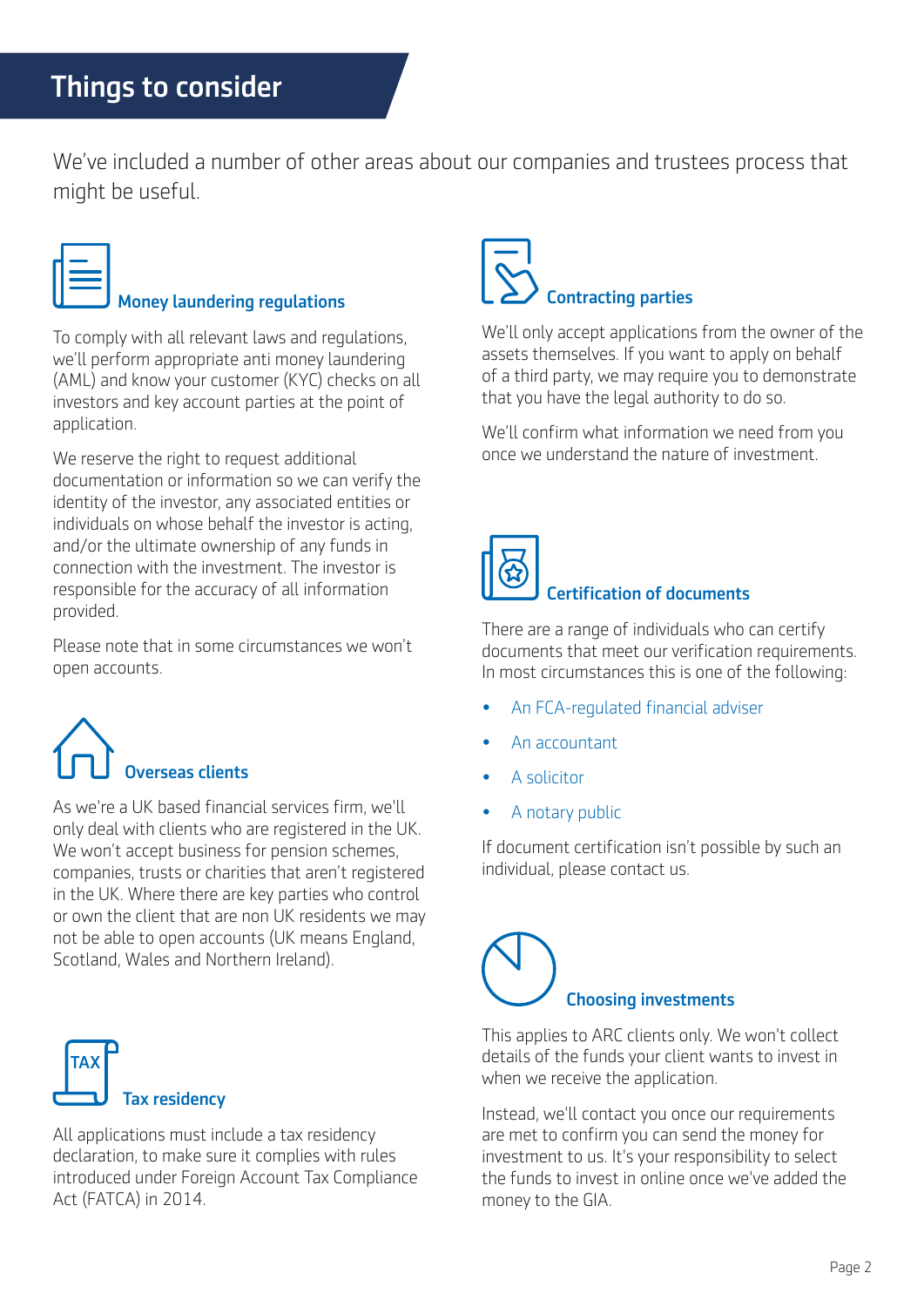### <span id="page-2-0"></span>**Trusts**

Trusts are set up for a number of reasons:

- To control and protect family assets
- When someone's too young to handle their affairs
- When someone can't handle their affairs because they're incapacitated
- To pass on assets while still alive
- To pass on assets upon death (a 'will trust')
- To meet the rules of inheritance if someone dies without a will (in England and Wales)



Each of these can be complex but we're well placed to support you and your clients with applications for the wide range of trusts that a client would want to use.

Below is a list of the items you'll need to provide for us to set up the GIA for your client:

- An Aegon GIA application form for trusts
	- [ARC form](http://aegon.co.uk/content/dam/ukpaw/documents/Aegon-gia-for-trusts-arc.pdf)
	- [Aegon Platform form](https://intermediary.aegon.co.uk/content/dam/common/documents/Aegon-gia-for-trusts.pdf)
- A FATCA entity self-certification form
	- [ARC form](https://www.aegon.co.uk/content/dam/ukpaw/documents/entity-self-certification-declaration.pdf)
	- [Aegon Platform form](https://intermediary.aegon.co.uk/content/dam/common/documents/aegon-platform-entity-self-cert.pdf)
- A certifed copy of the trust deed
- For a trust set up by a will, we require a certified copy of the Will and Grant of Probate
- If the trust has a corporate trustee, a certifed copy of the authorised signatory list and any accompanying board minutes

We'll also consider applications from an implied trust.

We'll always set up the GIA in the names of the trustees which helps us to clearly identify who needs to agree any future instructions.

If there are any changes to the documents since they were originally completed we'll also need the following items:

- A certifed copy of any amendments to the trust deed
- • A certifed deed of variation relating to any changes in the trustees

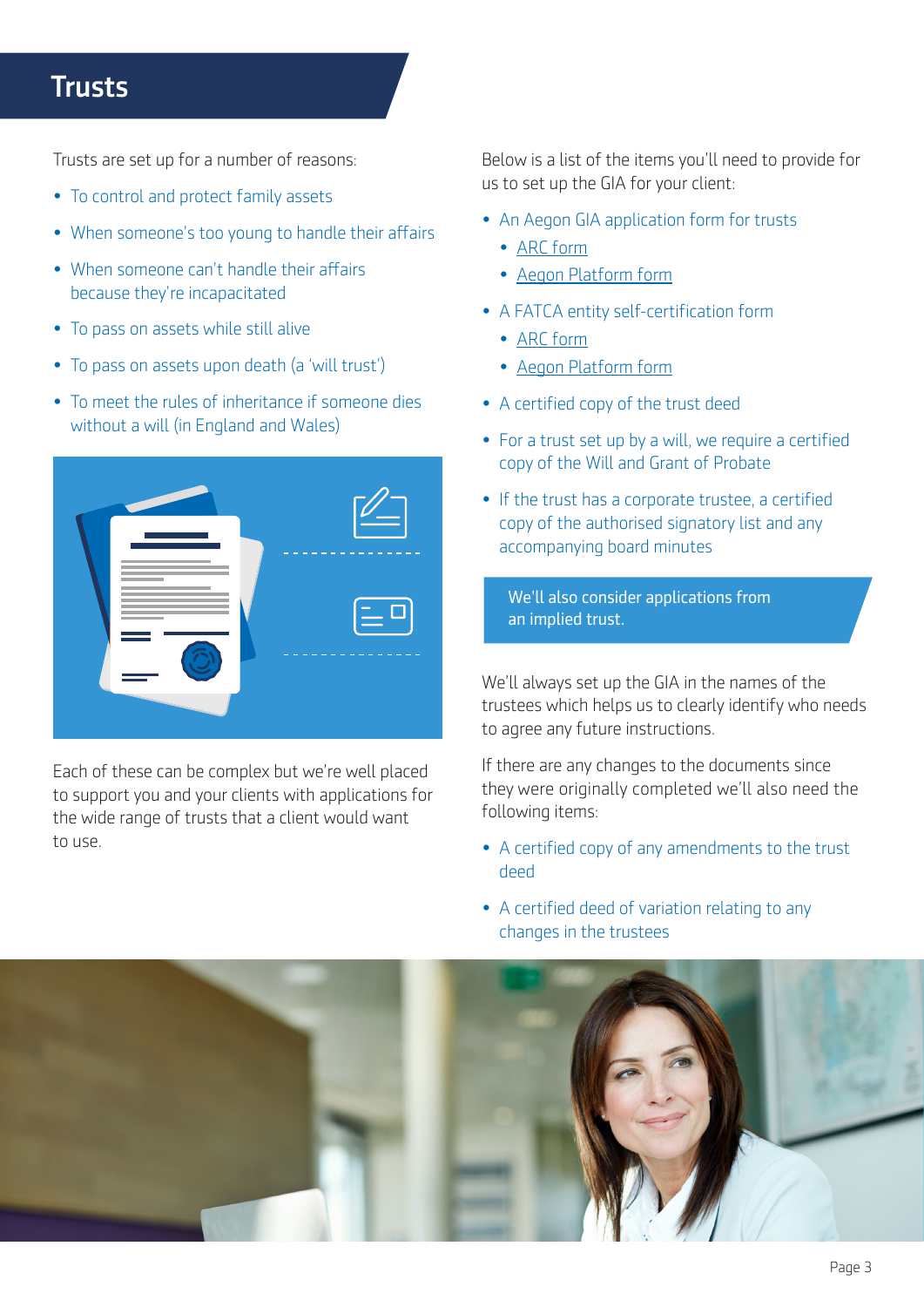### <span id="page-3-0"></span>Pension schemes

We're keen to work with UK registered SIPP providers and SSAS schemes to help them take advantage of our extensive investment range, so they can choose to make investments on behalf of the underlying member.

We place no restrictions on any type of funds/investments and won't monitor the nature of any investments made, as only the pension scheme rules that the trustees must comply with will do this.

Below is a list of the items you'll need to provide to set up a GIA for a pension scheme:

- An Aegon GIA application for registered pension schemes
	- [ARC form](https://www.aegon.co.uk/content/dam/ukpaw/documents/Aegon-gia-for-pension-schemes-arc.pdf)
	- [Aegon Platform form](https://intermediary.aegon.co.uk/content/dam/common/documents/Aegon-gia-for-pension-schemes.pdf)
- A FATCA entity self-certification form
	- [ARC form](https://www.aegon.co.uk/content/dam/ukpaw/documents/entity-self-certification-declaration.pdf)
	- [Aegon Platform form](https://intermediary.aegon.co.uk/content/dam/common/documents/aegon-platform-entity-self-cert.pdf)
- A certifed copy of the master trust deed
- A certified copy of the pension scheme tax reference (PSTR) certificate
- A certifed copy of the authorised signatory list for the scheme administrator and if applicable, the corporate trustee

Accounts are applied on behalf of and set up in the names of the trustees to help us to identify who needs to agree any instructions.

**doesn't** clearly identify the underlying client. For example, Pension Provider Trustees Ltd re S Jones. But please make sure the account name

If there are any changes to the trust deed or trustees since the start of the scheme, we'll also need the following:

- A certifed copy of any amendments to the trust deed
- • A certifed deed of variation relating to any changes in the trustees

It's the scheme trustees' responsibility to make any changes (including supporting documentation) throughout the time the account is held. There may be delays if we need up-to-date information before we process any request.

#### <span id="page-3-1"></span>Registered charities

 organisations. By working with UK registered charities they can invest in a wide range of assets through our platform. We'll consider applications from charitable trusts, charitable companies (limited by guarantee), community interest companies and charitable incorporated

Our requirements differ depending on the type of • A FATCA entity self-certification form charity. You can find our specific requirements on the • ARC form application form, but here's some of the items we eppheasion form, but nere 5 some of the nems we<br> **[Aegon Platform form](https://intermediary.aegon.co.uk/content/dam/common/documents/aegon-platform-entity-self-cert.pdf)**<br> **•** Aegon Platform form

- - [ARC form](https://www.aegon.co.uk/content/dam/ukpaw/documents/Aegon-gia-for-charities-arc.pdf)
	-
- -
	-
- A registered charities application form A certified copy of the rules or trust deed that **a** a overn the charity
	- A certified copy of the authorised signatory list<br>for the charity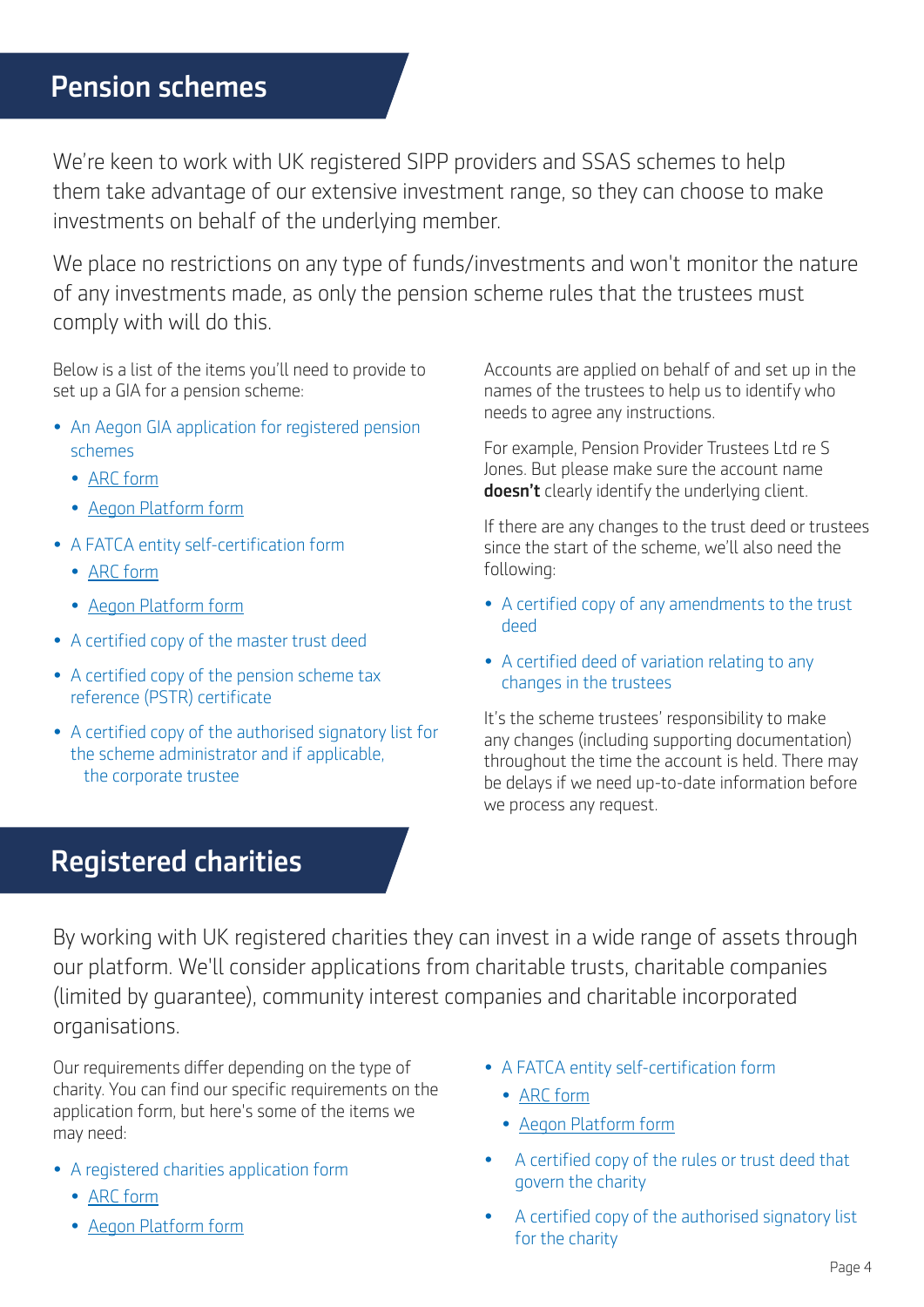#### <span id="page-4-0"></span>Companies and partnerships

We already hold accounts for a wide range of UK-based companies and partnerships, and are pleased to consider any prospective request from you. For partnerships, we can only consider applications from limited liability partnerships, Scottish partnerships and limited partnerships.

As there are a number of diferent entities we work with, we can't provide a comprehensive list of due diligence requirements for each type of company or partnership in this quide. But, you can find a list of the items below that you'll need to provide each time you set up a GIA for a private limited company.

- A companies and partnerships application form – this should be signed by two directors, unless there's only one, then they must sign the form alone
	- [ARC form](https://www.aegon.co.uk/content/dam/ukpaw/documents/Aegon-gia-for-companies-and-partnerships-arc.pdf)
	- [Aegon Platform form](https://intermediary.aegon.co.uk/content/dam/common/documents/Aegon-gia-for-companies-and-partnerships.pdf)
- Certifed evidence of any change of name
- Where the company is a subsidiary of another, please provide a full company structure certified by two directors, including details of ultimate beneficial owners with holdings greater than 25%. We can't accept the application if the beneficial owner isn't UK based
- A certifed copy of the authorised signatory list for the company of who can authorise future transactions
- A certifed copy of the most recent set of company accounts which should include details of all directors and shareholders
- A certified copy of the certificate of incorporation
- A FATCA entity self-certification form
	- [ARC form](https://www.aegon.co.uk/content/dam/ukpaw/documents/entity-self-certification-declaration.pdf)
	- [Aegon Platform form](https://intermediary.aegon.co.uk/content/dam/common/documents/aegon-platform-entity-self-cert.pdf)

#### Next steps

Once you've read our guide, you may wish to speak to your usual Aegon contact - to check that we can accept the application from the contracting party and to support you with any queries you may have.

Contact us to request an illustration. If required, we'll also send you the relevant Key Features document and terms and conditions.

Work with the contracting party to complete the relevant application form. Then send to us together with any required supporting documents that are listed on the form.

We'll contact you to confirm that all our requirements have been met. Please don't send any money to us until we've been in touch to say we can proceed with the application. Otherwise we'll return the money to the source.